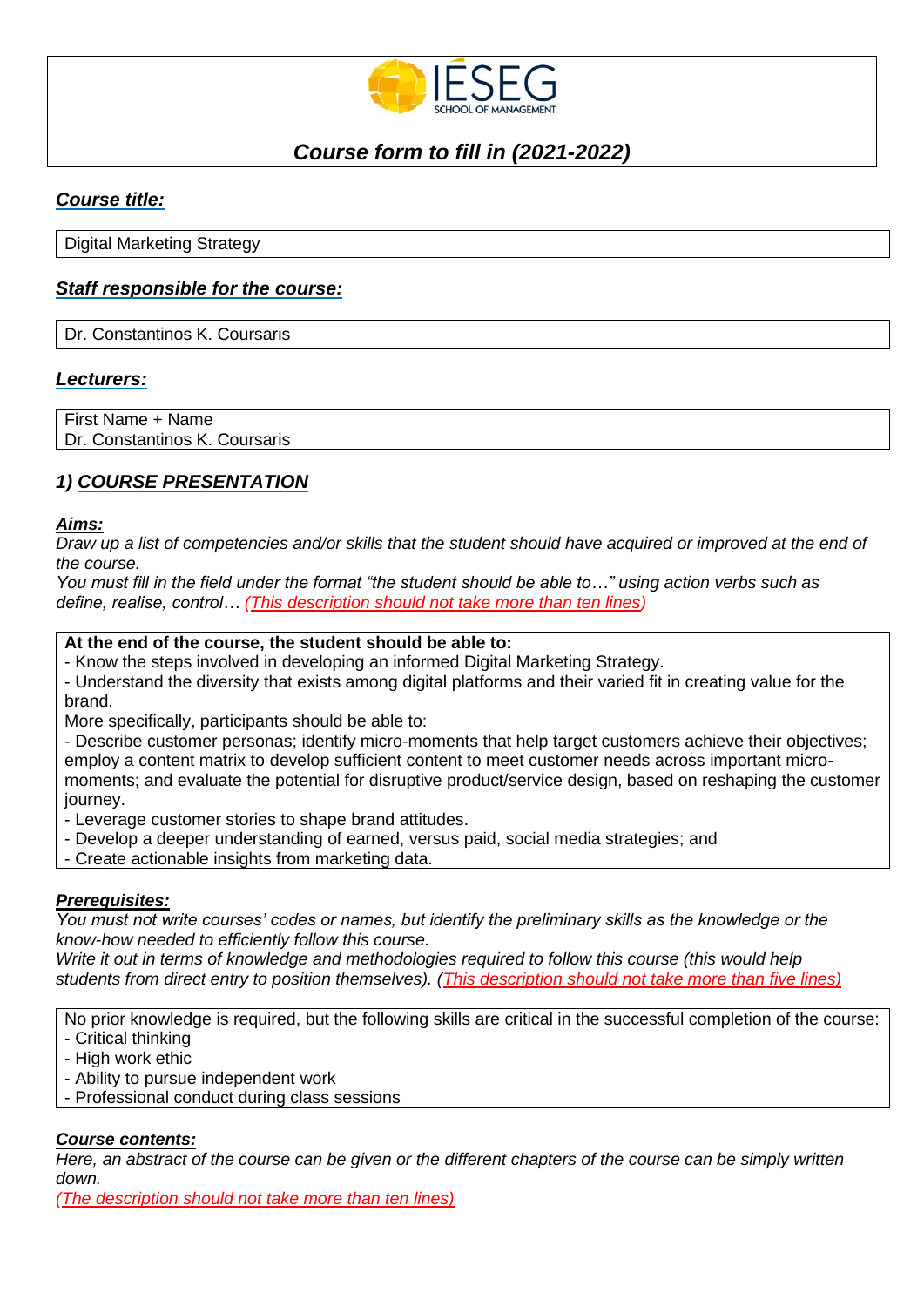This course will afford you the opportunity to learn the new media that are transforming the business landscape. You will walk away having used digital media tools, gained an understanding of their respective strengths, and the synergistic effect from an integrated marketing communication that leverages the wide array of available tools, including social networks, microblogs, and more. You will work directly with vehicles such as Facebook, Twitter, LinkedIn and others. Furthermore, you will create social network and email advertisements. In doing so, you will learn to define objectives, set targets, and measure their impact through for pay or free services, including Google Analytics, Google Alerts, various Twitter third-party apps, and more.

## *2) WORKING LOAD*

*Here, you should allocate the effective working load of the course, including an estimation of the personal work required from the student.*

| <b>Course's types</b>                                  | <b>Number of</b><br>hours | <b>Notes</b> |  |  |  |
|--------------------------------------------------------|---------------------------|--------------|--|--|--|
| <b>Effective presence</b>                              |                           |              |  |  |  |
| <b>Magistral Course</b><br>$\overline{\phantom{a}}$    | 4                         |              |  |  |  |
| <b>Interactive Course</b><br>$\overline{\phantom{a}}$  | 12                        |              |  |  |  |
| <b>Tutorials</b><br>$\overline{\phantom{a}}$           |                           |              |  |  |  |
| Coaching<br>$\overline{\phantom{a}}$                   |                           |              |  |  |  |
| <b>PBL Course</b><br>۰                                 |                           |              |  |  |  |
| <b>Training from a distance</b>                        |                           |              |  |  |  |
| Video-conferences<br>$\overline{\phantom{a}}$          |                           |              |  |  |  |
| <b>Webinars</b>                                        |                           |              |  |  |  |
| <b>Self-learning</b>                                   |                           |              |  |  |  |
| <b>Books</b> 'readings<br>÷                            |                           |              |  |  |  |
| E-learning<br>$\overline{\phantom{a}}$                 | $\overline{2}$            |              |  |  |  |
| <b>Research</b><br>÷                                   |                           |              |  |  |  |
| <b>Outdoors-training</b>                               |                           |              |  |  |  |
| In firms<br>$\overline{a}$                             |                           |              |  |  |  |
| Internship<br>$\overline{\phantom{a}}$                 |                           |              |  |  |  |
| <b>Personal work</b>                                   |                           |              |  |  |  |
| <b>Group Projects</b><br>ä,                            |                           |              |  |  |  |
| <b>Individual Projects</b><br>$\overline{\phantom{a}}$ | 14                        |              |  |  |  |
| <b>Personal work</b><br>$\overline{\phantom{a}}$       |                           |              |  |  |  |
| Total working time for the student                     | 32                        |              |  |  |  |

*TABLE 1*

## *3) EDUCATIONAL METHODS*

*Tick here the different educational methods used:*

 $\Box$  Coaching

□ Case Study

 $\boxtimes$  E-Learning and/or Self-learning

 $\boxtimes$  Interactive courses

**Presentations** 

 $\boxtimes$  Projects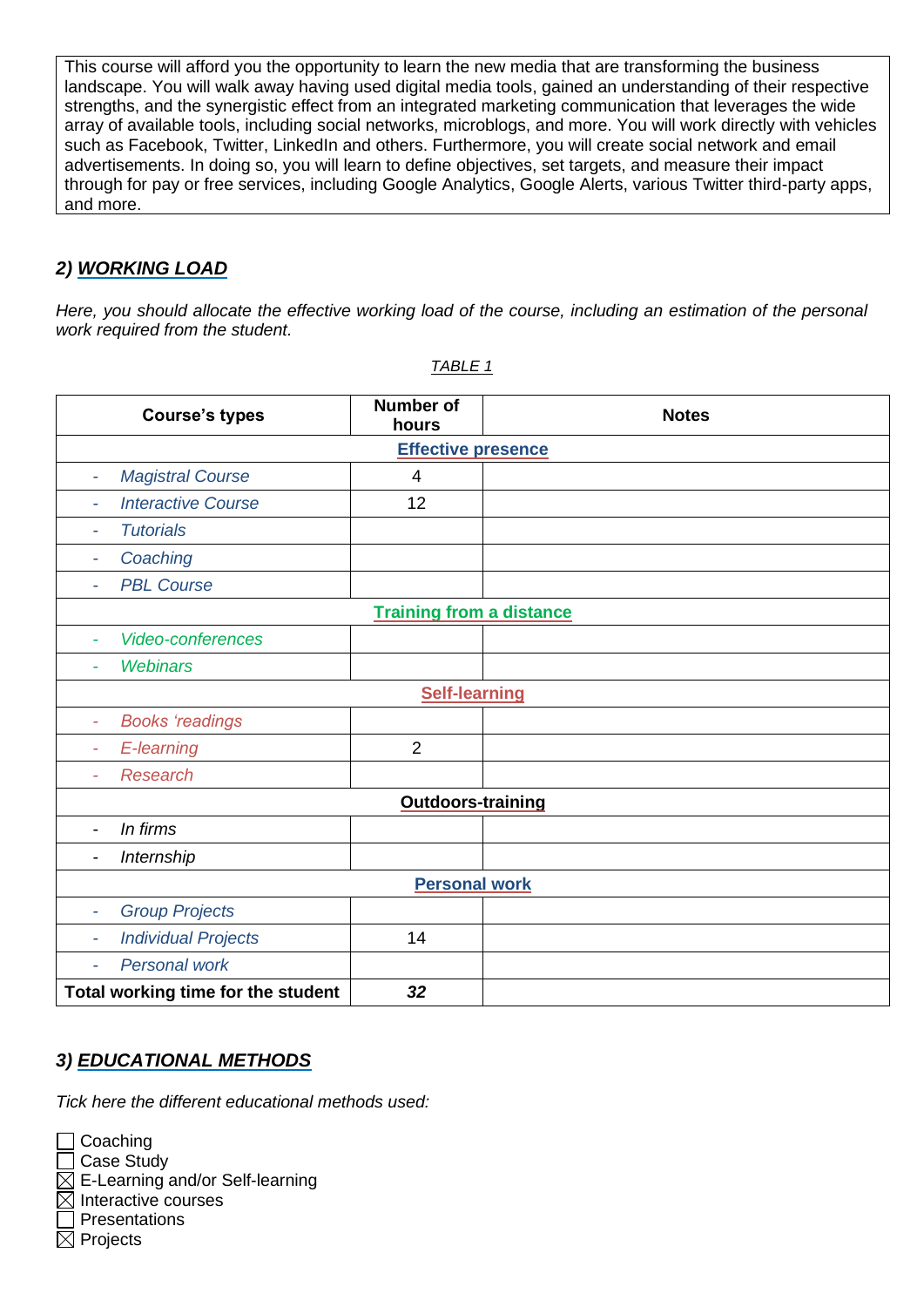

## *4) ASSESSMENT*

*Sum up briefly the course assessment's mechanism (two or three lines) in order to introduce the assessment's table that you have to complete below (table n°2). You must also define clearly how feedback will be given to students (in accordance with the feedback policy).*

Attendance and Participation; project; final exam

*List the assessment for each modality.*

| <b>Modality</b>   | Type of control                 | Length (h)     | <b>Number</b> | Weighting (%) |
|-------------------|---------------------------------|----------------|---------------|---------------|
| <b>Continuous</b> | <b>Continuous</b><br>assessment |                |               |               |
|                   | Mid-term exam                   |                |               |               |
| assessment        | Participation                   |                |               | 20            |
|                   | Oral presentation               |                |               |               |
|                   | <b>MCQ</b>                      | $\overline{2}$ | 1             | 30            |
|                   | Oral final exam                 |                |               |               |
| <b>Final exam</b> | Written final exam              |                |               |               |
|                   | Case study                      |                |               |               |
|                   | <b>Group Project</b>            |                |               |               |
| <b>Others</b>     | <b>Individual Project</b>       |                | 1             | 50            |
|                   | Written assignment              |                |               |               |
|                   | <b>Exercises</b>                |                |               |               |
| <b>Total</b>      |                                 |                |               | 100%          |

#### *TABLE 2*

#### *5) RECOMMENDED READING*

*Name of books (indicate only three or four must-read references) / Name of reviews:* 

**Reference book (appellation reserved for books selected by the School and necessarily bought by all the students):**

| Class books:                                                                                                                                                                                                                                     |  |  |
|--------------------------------------------------------------------------------------------------------------------------------------------------------------------------------------------------------------------------------------------------|--|--|
| Selected chapters and articles to be provided.                                                                                                                                                                                                   |  |  |
| ocial Media Marketing All-in-One For Dummies, by Jan Zimmerman & Doug Shalin, For Dummies (Sep. 21,<br>2010); ISBN-10: 0470584688 ISBN-13: 978-0470584682                                                                                        |  |  |
| The Zen of Social Media Marketing: An Easier Way to Build Credibility, Generate Buzz, and Increase<br>Revenue, by Shama Kabani (Author), Chris Brogan (Foreword), BenBella Books (April 6, 2010), ISBN-10:<br>1935251732 ISBN-13: 978-1935251736 |  |  |
| Social Media 101: Tactics and Tips to Develop Your Business Online, by Chris Brogan, Wiley (February 22,<br>2010), ISBN-10: 0470563419 ISBN-13: 978-0470563410                                                                                   |  |  |